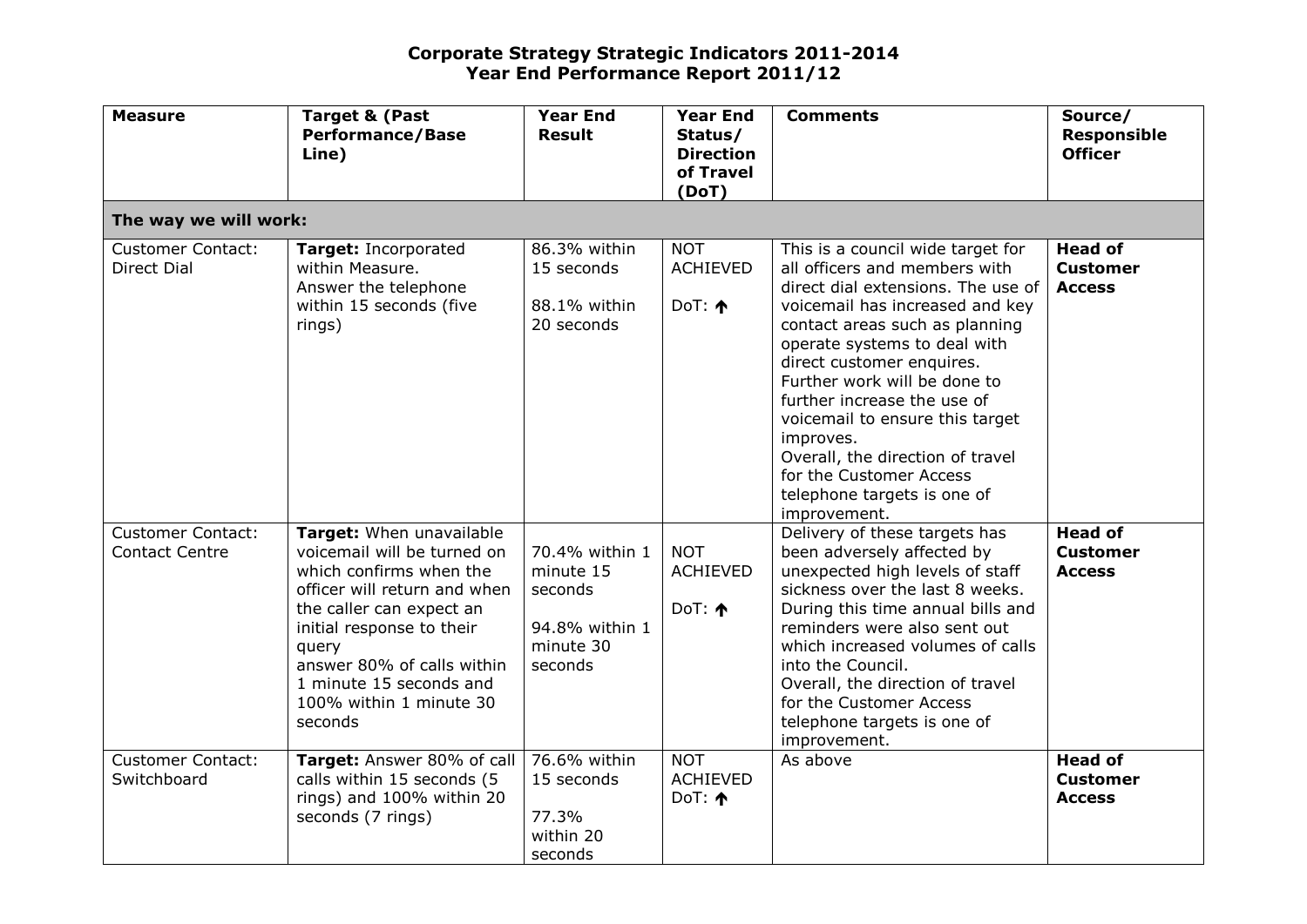| <b>Measure</b>                                               | <b>Target &amp; (Past</b><br><b>Performance/Base</b><br>Line)                                                                                                                                                                                                                                                                                                                                            | <b>Year End</b><br><b>Result</b> | <b>Year End</b><br>Status/<br><b>Direction</b><br>of Travel<br>(DoT) | <b>Comments</b>                                                                                          | Source/<br><b>Responsible</b><br><b>Officer</b>          |  |
|--------------------------------------------------------------|----------------------------------------------------------------------------------------------------------------------------------------------------------------------------------------------------------------------------------------------------------------------------------------------------------------------------------------------------------------------------------------------------------|----------------------------------|----------------------------------------------------------------------|----------------------------------------------------------------------------------------------------------|----------------------------------------------------------|--|
| <b>Customer Contact:</b><br><b>Customer access</b><br>points | Target: (currently at<br>Southam Library and Globe<br>House, Alcester) - Answer<br>90% of customer<br>interactions within 45<br>seconds and 100% within 1<br>minute                                                                                                                                                                                                                                      | 100% within<br>45 seconds        | <b>ACHIEVED</b>                                                      |                                                                                                          | <b>Head of</b><br><b>Customer</b><br><b>Access</b>       |  |
| <b>Customer Contact:</b><br>Personal visitors                | Target: To be seen by an<br>appropriate member of<br>staff within 10 minutes of<br>arrival or to the<br>appointment provided                                                                                                                                                                                                                                                                             | 6 minutes                        | <b>ACHIEVED</b>                                                      |                                                                                                          | <b>Head of</b><br><b>Customer</b><br><b>Access</b>       |  |
| Response times to<br>emails, faxes and<br>letters            | Target:<br>Respond to emails/ letters<br>and faxes<br>within 15 working days (if<br>we cannot give a full<br>response, we will write and<br>explain who is dealing with<br>the enquiry<br>Put an automatic 'out of<br>office' reply to your email<br>when an officer is away<br>from the office, for one<br>working day or more (the<br>message will include details<br>of another person to<br>contact) | 100%<br>(emails only)            | <b>ACHIEVED</b>                                                      | Letters and faxes can not be<br>monitored corporately. The<br>result presented relates to<br>emails only | <b>Head of</b><br><b>Customer</b><br><b>Access</b>       |  |
| Aim 1 - Addressing local housing need                        |                                                                                                                                                                                                                                                                                                                                                                                                          |                                  |                                                                      |                                                                                                          |                                                          |  |
| Number of affordable<br>homes delivered<br>(gross)           | <b>Target: 100</b><br>(2010/11:76)                                                                                                                                                                                                                                                                                                                                                                       | 105                              | <b>ACHIEVED</b><br>DoT: $\uparrow$                                   |                                                                                                          | <b>Head of</b><br>Corporate<br><b>Support</b>            |  |
| Number of empty<br>properties put back<br>into use.          | Target: 21<br>(2010/11:21)                                                                                                                                                                                                                                                                                                                                                                               | 19                               | <b>PART</b><br><b>ACHIEVED</b><br>DoT: $\blacklozenge$               | The necessary prioritisation of<br>grants currently underway has<br>led to the team narrowly missing     | <b>Head of</b><br><b>Business,</b><br><b>Housing and</b> |  |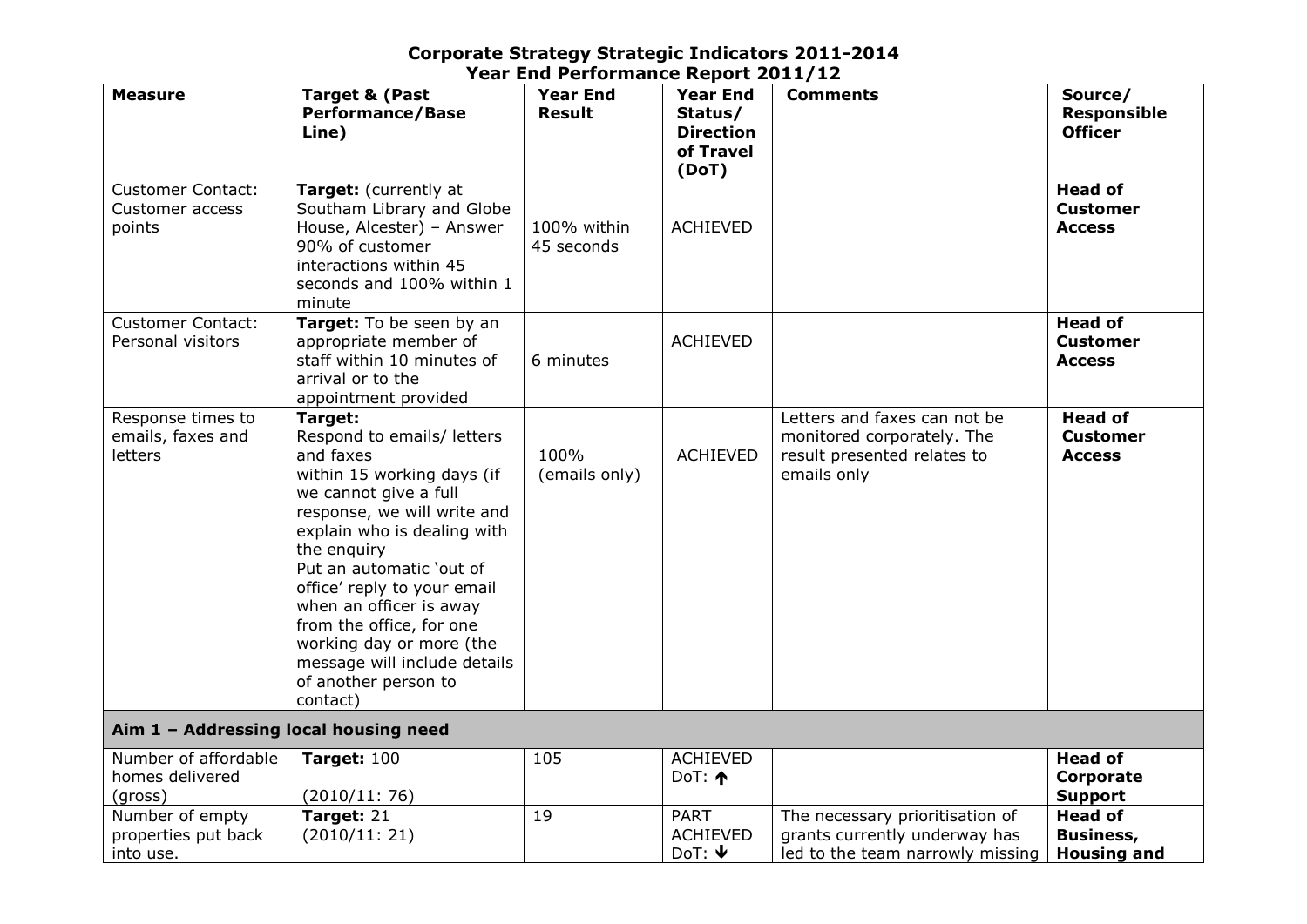| <b>Measure</b>                                                                                                                         | <b>Target &amp; (Past</b><br><b>Performance/Base</b><br>Line)                                                                                                                                                                                                                                                                  | <b>Year End</b><br><b>Result</b>                                                                                                                                       | <b>Year End</b><br>Status/<br><b>Direction</b><br>of Travel<br>(DoT) | <b>Comments</b>                                                                                                                                                                 | Source/<br><b>Responsible</b><br><b>Officer</b>                               |
|----------------------------------------------------------------------------------------------------------------------------------------|--------------------------------------------------------------------------------------------------------------------------------------------------------------------------------------------------------------------------------------------------------------------------------------------------------------------------------|------------------------------------------------------------------------------------------------------------------------------------------------------------------------|----------------------------------------------------------------------|---------------------------------------------------------------------------------------------------------------------------------------------------------------------------------|-------------------------------------------------------------------------------|
| $*1,604$ empty<br>properties as of<br>1.4.2011                                                                                         |                                                                                                                                                                                                                                                                                                                                |                                                                                                                                                                        |                                                                      | the target for bringing empty<br>homes back into use. In addition<br>progress was impaired due to<br>residual requirements of<br>bringing the WCS programme to<br>a conclusion. | Revenues.<br>(Housing<br><b>Services</b><br>Manager)                          |
|                                                                                                                                        | Aim 2 - A District where Business and Enterprise can flourish                                                                                                                                                                                                                                                                  |                                                                                                                                                                        |                                                                      |                                                                                                                                                                                 |                                                                               |
| Deliver the District<br>Business &<br>Enterprise Plan to<br>support the Local<br>Enterprise<br>Partnership (LEP)<br>Five Year Strategy | Target: Develop a draft<br><b>Business and Enterprise</b><br>Strategy by January 2012<br>for Portfolio Holder sign<br>off.<br>Hold a Business and<br>Enterprise event in March<br>which will include<br>workshops to help develop<br>a delivery plan.<br>Submit Business and<br>Enterprise Strategy to<br>Cabinet in June 2012 | Draft strategy<br>is currently out<br>for<br>consultation.<br>Agreed not to<br>hold this event.<br>Final strategy<br>to be<br>considered at<br>16 July 2012<br>Cabinet | <b>PART</b><br><b>ACHIEVED</b>                                       |                                                                                                                                                                                 | <b>Head of</b><br><b>Business,</b><br><b>Housing &amp;</b><br><b>Revenues</b> |
| Deliver the Tourism<br>Strategy                                                                                                        | Target: Draft Strategy<br>sent out for consultation<br>June 2011. Workshops to<br>take place in September<br>2011 to develop delivery<br>plan<br>Final version of the<br><b>Strategy to Cabinet</b><br>January 2012                                                                                                            | Cabinet agreed<br>to be a<br>signatory to a<br>destination<br>Tourism<br>strategy in<br>January 2012                                                                   | <b>ACHIEVED</b>                                                      | Destination Steering Group has<br>been formed, SDC are a partner                                                                                                                | <b>Head of</b><br><b>Business,</b><br><b>Housing &amp;</b><br><b>Revenues</b> |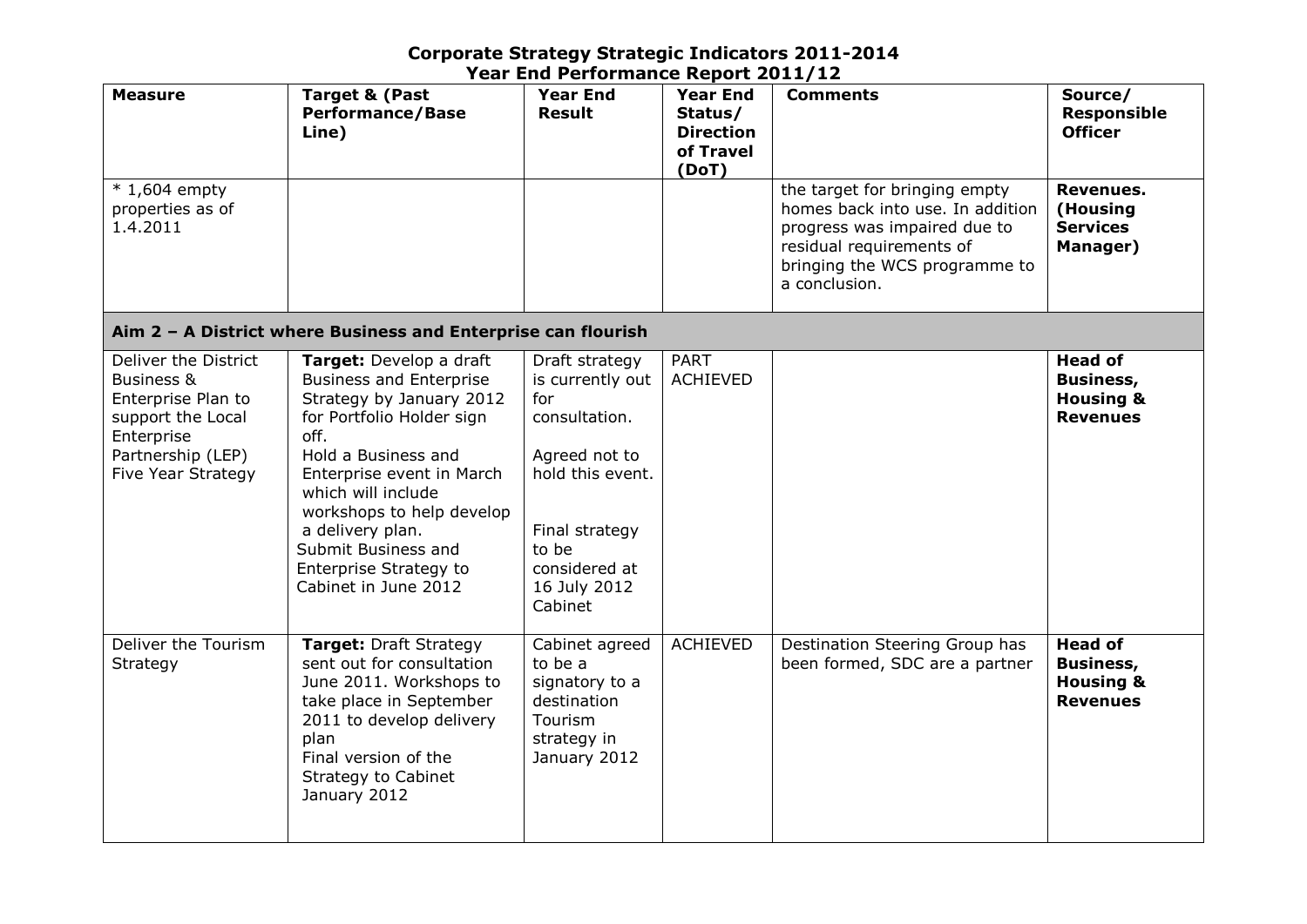| <b>Measure</b>                                                                                                             | <b>Target &amp; (Past</b><br><b>Performance/Base</b><br>Line)                                                                                                                                          | <b>Year End</b><br><b>Result</b> | <b>Year End</b><br>Status/<br><b>Direction</b><br>of Travel<br>(DoT) | <b>Comments</b>                                                                                                                                                                                                                                                                                                                                                                                                                                                                                                                   | Source/<br><b>Responsible</b><br><b>Officer</b>                                                                  |
|----------------------------------------------------------------------------------------------------------------------------|--------------------------------------------------------------------------------------------------------------------------------------------------------------------------------------------------------|----------------------------------|----------------------------------------------------------------------|-----------------------------------------------------------------------------------------------------------------------------------------------------------------------------------------------------------------------------------------------------------------------------------------------------------------------------------------------------------------------------------------------------------------------------------------------------------------------------------------------------------------------------------|------------------------------------------------------------------------------------------------------------------|
| Aim 3 - Improving access to services                                                                                       |                                                                                                                                                                                                        |                                  |                                                                      |                                                                                                                                                                                                                                                                                                                                                                                                                                                                                                                                   |                                                                                                                  |
| Average wait<br>between first enquiry<br>and practical<br>completion<br>discretionary grants                               | Target: No target set as<br>there is a countywide Home<br><b>Improvement Agency</b><br>review underway which will<br>change the way services<br>are delivered in the future.<br>(2010/11: 3 months)    | 1.16 months                      | No target<br>$set - see$<br>note                                     |                                                                                                                                                                                                                                                                                                                                                                                                                                                                                                                                   | <b>Head of</b><br><b>Business,</b><br><b>Housing and</b><br>Revenues.<br>(Housing<br><b>Services</b><br>Manager) |
| Average wait<br>between first contact<br>to County Council<br>and practical<br>completion disabled<br>adaptations - Adult. | Target: No target set as<br>there is a countywide Home<br><b>Improvement Agency</b><br>review underway which will<br>change the way services<br>are delivered in the future.<br>(2010/11: 9.16 months) | 11.20 months                     | No target<br>$set - see$<br>note                                     |                                                                                                                                                                                                                                                                                                                                                                                                                                                                                                                                   |                                                                                                                  |
| Number of people<br>participating in:<br>'Set the Pace' Health<br>walks<br>Programme.                                      | <b>Target: 4331</b><br>(2008/9: 3757)<br>(2009/10: 4738)                                                                                                                                               | 2992                             | <b>NOT</b><br><b>ACHIEVED</b><br>DoT: $\blacklozenge$                | The Active Communities Project<br>(2 full time staff) ended in July<br>2011, therefore a decline in<br>numbers was anticipated for<br>2011/12. The Outreach<br>Programme has continued and<br>has been co-ordinated through<br>SDC Officers and the Leisure<br>Centre staff. There are 6 walks<br>currently supported by SDC.<br>However, Studley and Alcester<br>are now working independently<br>of this scheme. The<br>2011/12 performance will form<br>the baseline and a target for<br>2012/13 will be agreed<br>accordingly | <b>Head of</b><br><b>Technical</b><br>Services.<br>(Community<br><b>Leisure</b><br>Manager)                      |
| 'Get Active'<br>programme                                                                                                  | <b>Target: 3522</b>                                                                                                                                                                                    | 1,443                            | <b>NOT</b><br><b>ACHIEVED</b>                                        | The Active Communities Project<br>(2 full time staff) ended in July                                                                                                                                                                                                                                                                                                                                                                                                                                                               |                                                                                                                  |